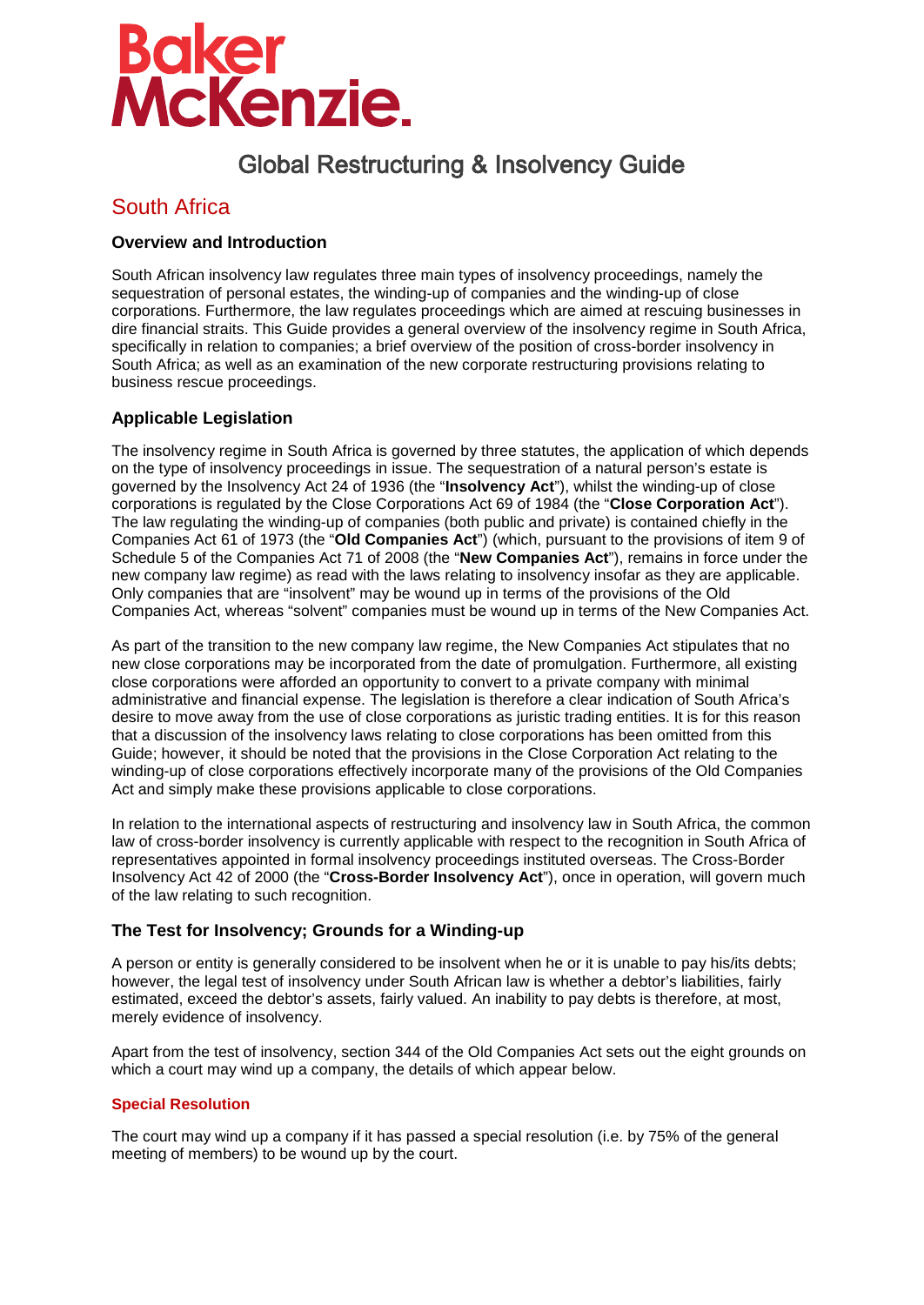#### **Premature Commencement of Business**

The court may wind up a company if it has commenced business before the Registrar has issued a certificate.

#### **Failure to Commence or Continue with Business**

The court may wind up a company if it has not commenced its business within a year of its incorporation, or if the company has suspended its business for a whole year.

#### **Public Company's Members Fewer than Seven**

A public company is required to have at least seven members and may be wound up by a court if the number drops below seven.

#### **Loss of Capital**

The court may wind up a company if 75% of its issued share capital has been lost or becomes useless for its business.

#### **Inability to Pay Debts**

The court may wind up a company if it is unable to pay its debts. A company will be deemed to be unable to pay its debts in each of the following circumstances:

- A creditor to whom the company is indebted in a sum not less than ZAR 100 has served a demand on the company demanding payment and the company has neglected to pay the sum for three weeks thereafter;
- A warrant of execution (or other process) issued on a judgment against the company has been returned by the sheriff with an endorsement that he did not find disposable property sufficient to satisfy the judgment, or that the disposable property found and sold did not satisfy the process; or
- It is proved to the satisfaction of the court that the company is unable to pay its debts.

#### **Dissolution of External Company**

The court may wind up an external company if it has been dissolved in the country in which it was incorporated, has ceased to carry on business, or is carrying on business only for the purpose of winding up its affairs.

#### **Just and Equitable**

In addition to the seven specific grounds for winding-up listed above, the court may wind up a company if it appears that it is just and equitable that the company should be wound up. The courts do not consider this ground to be a limitless "catch-all" clause and have resorted to winding up companies under this ground only in limited instances, for example, where the main object for which the company was formed is not possible of being attained; where the company's objects are illegal or the company was formed to defraud the persons invited to subscribe for its shares; where the minority shareholders are oppressed by the controlling shareholders; and where there is a justifiable lack of confidence in the conduct and management of the company's affairs.

#### **Classes of Creditors − A Brief Summary**

The broad categories of priorities attaching to creditor claims in insolvency cases in South Africa are comparable to the classes of creditors in England and Wales. In general terms, there are three types of creditors whose claims rank differently depending on a number of factors.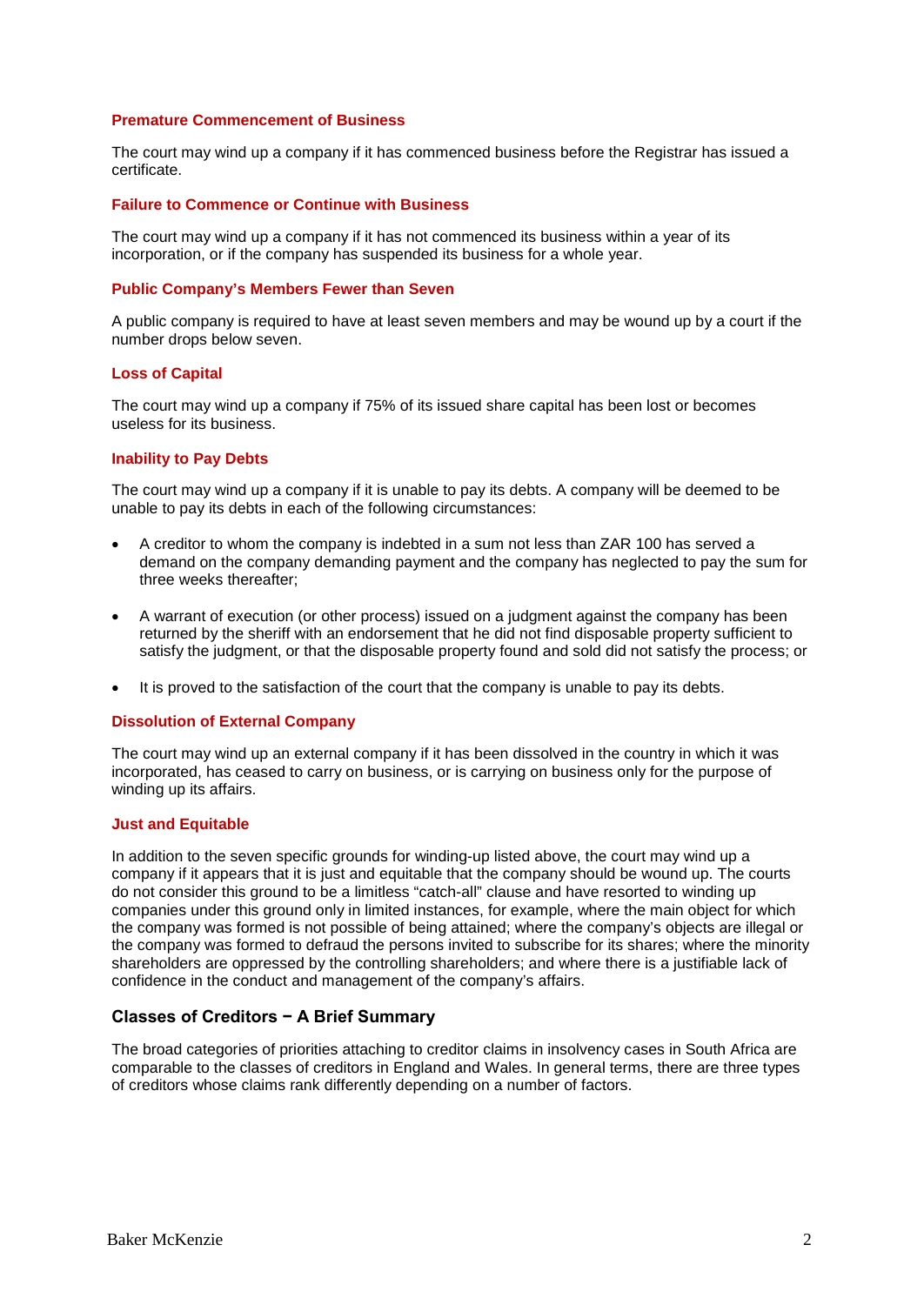A secured creditor is in the strongest position in a liquidation, as a secured claim is one in respect of which the creditor holds security, i.e. has a preferent right over property of the insolvent estate by virtue of a landlord's legal hypothec, a pledge, a right of retention or a special mortgage. In this context, a preferent right to payment means a right to payment "out of" the property in preference to other claims. Accordingly, the creditor has a right to be paid first out of the proceeds of the realisation of the secured property.

If, in terms of the Insolvency Act, a right to payment "out of" the property of the estate is enforceable before other creditors' rights, but is not secured, the preferent creditor's claim ranks for payment out of the free residue before the claims of the concurrent creditors. For example, the bondholder under a general notarial bond holds a preferent claim but is not a secured creditor.

Finally, a concurrent claim is one which is neither secured nor preferent in terms of the Insolvency Act, and it ranks behind both secured and preferent claims.

#### **Business Rescue Proceedings**

Prior to the enactment of the New Companies Act, the primary corporate rescue mechanism in South Africa was that of judicial management, as contained in the Old Companies Act. This, however, was a largely unsuccessful mechanism and has been effectively replaced by a new corporate rescue procedure, business rescue, as contained in Chapter 6 of the New Companies Act, which came into operation on 1 May 2011.

Although corporate rescue is categorised as an insolvency procedure, a policy decision was made to include it in the New Companies Act instead of in a unified insolvency statute. Accordingly, the provisions relating to business rescue are not applicable to other forms of business enterprise such as partnerships, business trusts and sole proprietorships.

The provisions in Chapter 6 of the New Companies Act are aimed at preventing the demise of viable companies by making provision for their possible rescue. If a plan cannot be devised to rescue the company, then a plan that would ensure a better return for the company's creditors than the return which would ensue pursuant to its winding-up is the next objective. If this is not possible, then the company ought to be wound up. In practice, it is observed that business rescue is not always a viable option to prevent the liquidation of a company, as the success of the business rescue proceedings relies substantially on whether there is sufficient financing available and whether the problem that caused the financial straits can be extricated from the business. In some cases, even the nature of the business itself is a significant factor in the prospects of success.

#### **Initiation of Business Rescue Proceedings**

There are two ways in which business rescue proceedings may be commenced. The first way is by resolution of the board of directors, and the second is upon application to the court by an affected person.

Section 129(1) of the New Companies Act provides that the board of directors of a company may take a formal decision by majority vote to commence business rescue proceedings, provided the board has reasonable grounds to believe that the company is financially distressed and there appears to be a reasonable prospect of rescuing the company. This general power of the board of directors is, however, qualified by section 129(2)(a) of the New Companies Act, which provides that the board of directors may not adopt a resolution to commence business rescue proceedings if steps to liquidate the company have already been "initiated", i.e. if an application for the liquidation of the company has been put before the court.

The second manner in which business rescue proceedings may be commenced is in terms of section 131(1) of the New Companies Act, where an affected person applies to court for an order placing the company under supervision and commencing business rescue proceedings. An "affected person" in the context of business rescue proceedings includes shareholders, creditors, registered trade unions representing the company's employees and the individual employees themselves. In such a circumstance, the affected person would have to satisfy the court either that the company is financially distressed or has failed to pay any amount due in respect of its employees, or that it is otherwise just and equitable to commence the proceedings for financial reasons and there is a reasonable prospect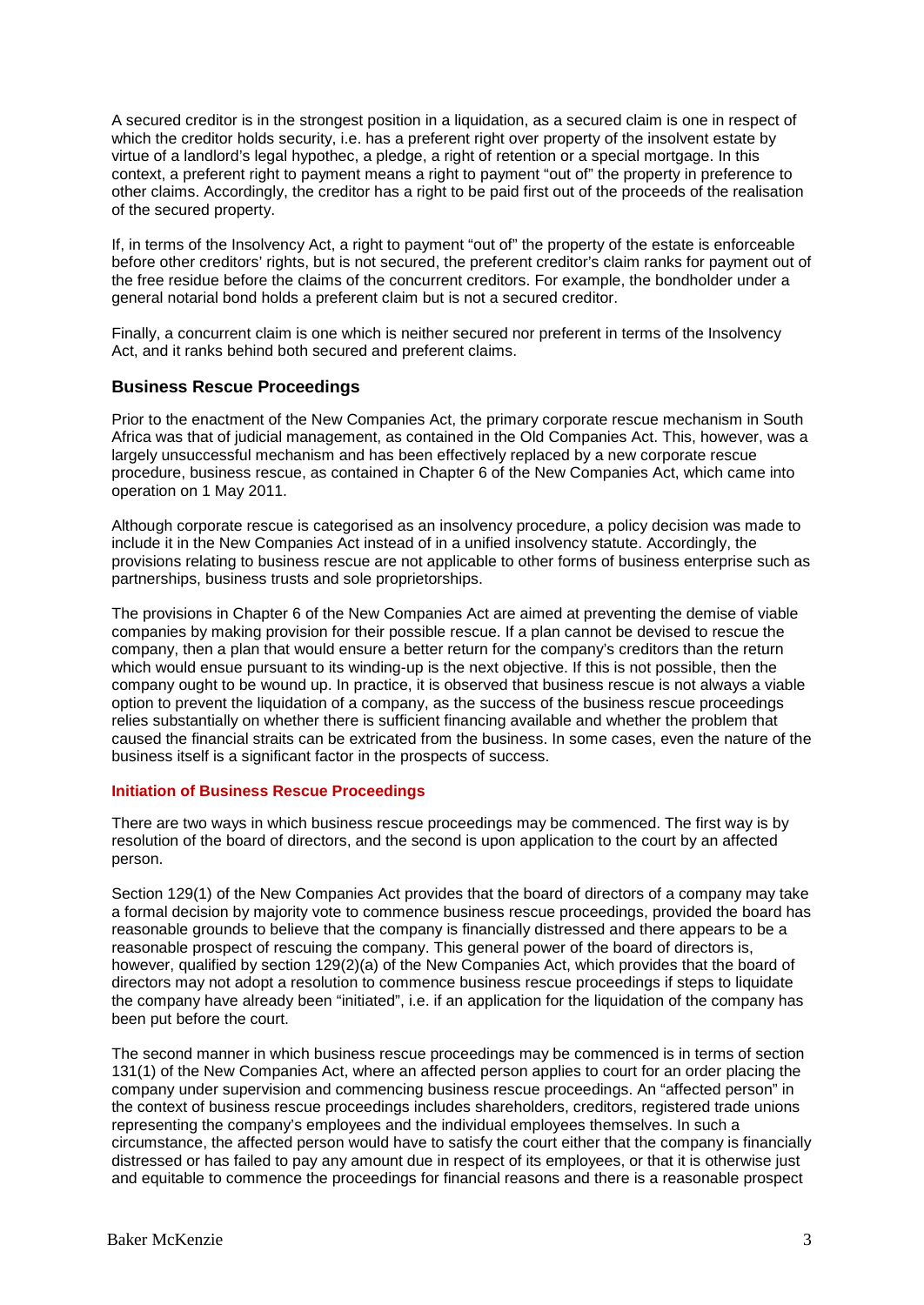of rescuing the company. The Supreme Court of Appeal recently confirmed that such an application can be brought even after an order for the winding-up of a company has been granted.

In this regard, a company would be "financially distressed" if it appears to be commercially insolvent (i.e. reasonably unlikely to be able to pay all its debts as and when they fall due within the succeeding six months) or is reasonably likely to become insolvent (i.e. its liabilities are reasonably likely to exceed its assets within the succeeding six months).

In the case of voluntary commencement, within five days after the commencement of the business rescue proceedings, the company must publish in the prescribed manner a notice of the resolution and its effective date, as well as a sworn statement of the facts relevant to the grounds on which the board's resolution was founded. Notice must be given in the prescribed manner, i.e. by delivering a copy to each and every affected person, displaying a copy at the registered office of the company, publishing a copy on any website maintained by the company, and if it is a listed company, on any electronic system maintained by the exchange for the communication of information by and among companies listed on the exchange.

Furthermore, within the same time (i.e. five days of commencement), the company must appoint a suitably qualified business rescue practitioner, who must consent to the appointment in writing, and file a notice of appointment with the Companies and Intellectual Property Commission. The notice must also be published to all affected persons in the prescribed manner or by informing each affected person of the availability of a copy of the notice.

Due to the fact that the initiation of a voluntary business rescue proceeding by a company is open to potential abuse, an affected person may approach the court in appropriate circumstances to request an order setting aside the business rescue resolution adopted by the board, setting aside the appointment of the business rescue practitioner, or requiring the appointed business rescue practitioner to provide security (section 130 of the New Companies Act).

In the case of compulsory initiation of business rescue proceedings by an affected person under section 131 of the New Companies Act, the business rescue proceedings commence at the time the application is made to court.

#### **Moratorium and Property Interests**

For the duration of the business rescue proceedings, there is a general moratorium on legal proceedings, including any enforcement action, against a company or in relation to any property belonging to the company or lawfully in its possession. Although there is no definition of the terms "legal proceedings" or "enforcement action", the intention of the legislature was to cast the net as wide as possible to include every conceivable type of action against the company (section 133 of the New Companies Act). The aforesaid intention was highlighted in a recent Supreme Court of Appeal decision where the court held that the phrase "legal proceeding" includes arbitration proceedings.

Furthermore, section 134 of the New Companies Act provides that the disposal of company property during the business rescue proceedings may only be done in circumstances where it is required for the normal operation of the business, or as part of a business rescue plan. Disposals of company property may also occur in a *bona fide* arm's length transaction for fair value, approved in advance and in writing by the business rescue practitioner.

#### **Effect on Employees and Contracts**

The protection of employees during the business rescue process is of high regard, and the employees continue to be employed throughout the proceedings on the same terms and conditions that applied prior to the commencement of the business rescue proceedings. Any planned retrenchment is still subject to sections 189 and 189A of the Labour Relations Act 66 of 1995, as well as any other employment-related legislation.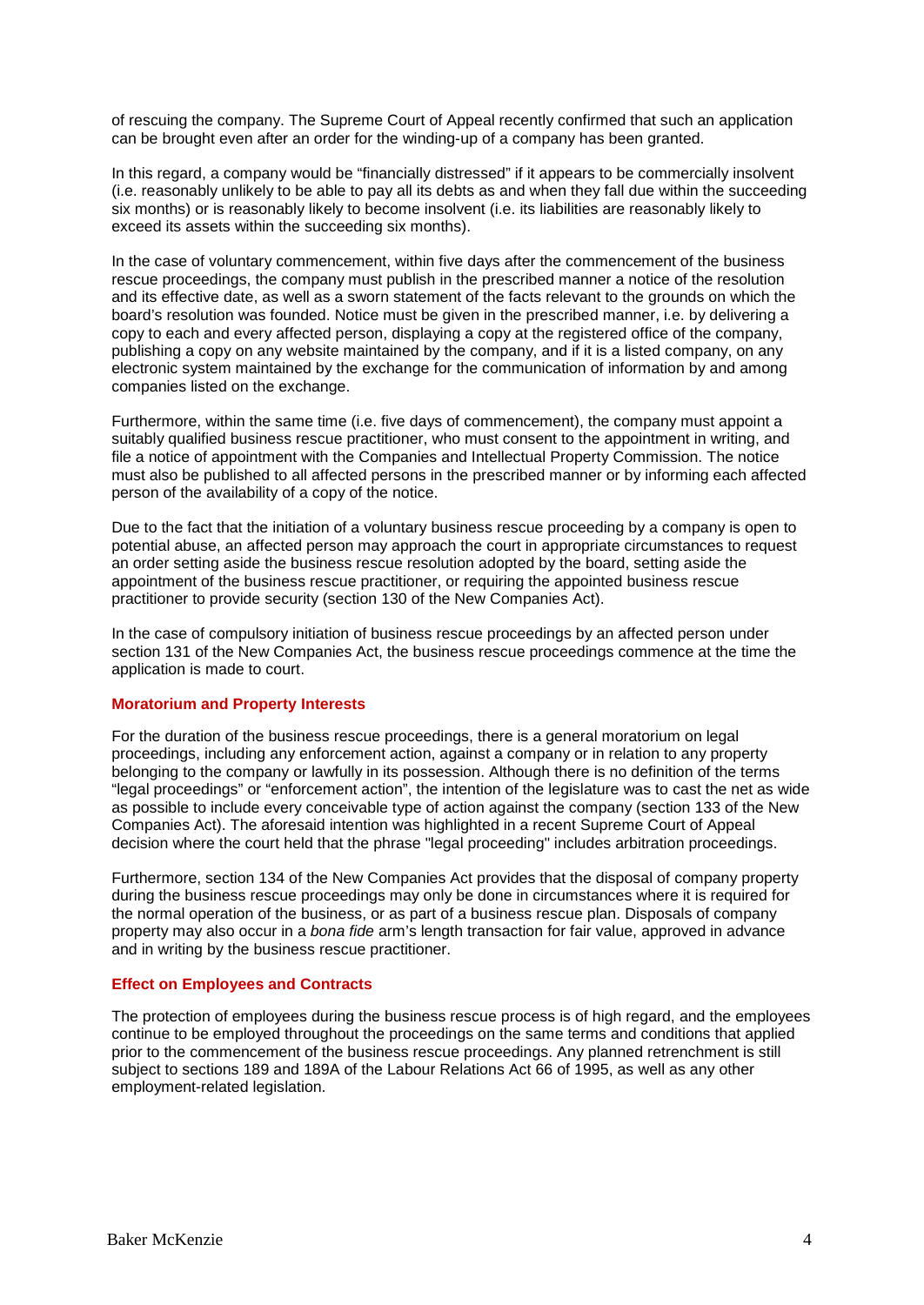On the other hand, contracts other than employment contracts may be suspended (entirely, partially or conditionally) by the business rescue practitioner for the duration of the business rescue proceedings. The business rescue practitioner may also apply urgently to a court to cancel (entirely, partially or conditionally), on any terms that are just and reasonable in the circumstances, any obligation of the company in terms of that contract. In such circumstances, the only remedy of an aggrieved contracting party is to claim damages from the company.

#### **Participation of Creditors, Employees, Shareholders and the Directors of the Company – Generally**

In addition to enjoying rights as an affected person (e.g. the right to be notified), each creditor is entitled to formally participate in legal proceedings relating to the business rescue proceedings, to form a creditors' committee, to be consulted by the business rescue practitioner during the development of a business rescue plan, and to vote on the business rescue plan. Creditors are also entitled to participate in the development of a business rescue plan on a more informal level by making proposals for a business rescue plan to the practitioner.

Employees have similar rights to participate in legal proceedings relating to the business rescue proceedings, to form a committee of employees' representatives and to be consulted by the business rescue practitioner during the development of a business rescue plan.

Shareholders are affected persons in terms of the New Companies Act and therefore have the rights bestowed upon affected persons. Furthermore, shareholders have a right to participate in legal proceedings but may vote on the business rescue plan only if the adoption and implementation of the plan would alter the rights associated with the class of securities held by that shareholder.

During a company's business rescue proceedings, each director of that company must continue to exercise the functions of a director, subject to the authority of the business rescue practitioner, and remains bound by the duties and obligations which existed prior to the commencement of the business rescue proceedings. In addition, the directors are obliged to cooperate with the business rescue practitioner and provide the business rescue practitioner with all books, records and information relating to the affairs of the company. If a director fails to comply with his duties and obligations, the business rescue practitioner may apply to court for an order removing the director from office.

#### **Meetings and the Business Rescue Plan**

Separate first meetings are held, on notice, for the creditors and the employees' representatives of the company, although in practice, these meetings are held on the same day and at the same venue, but at different times. Employees who are also creditors of the company are entitled to attend both meetings.

At the first meeting of creditors, the business rescue practitioner is obliged to inform the creditors whether or not he believes there is a reasonable prospect of rescuing the company. The business rescue practitioner may also receive proofs of claim by creditors.

At the first meeting of employees' representatives, the business rescue practitioner must similarly inform the creditors whether or not he believes there is a reasonable prospect of rescuing the company.

After consulting the creditors, employees, shareholders and management of the company, the business rescue practitioner must prepare and publish a business rescue plan for consideration and possible adoption.

Once a plan is published, a meeting to determine the future of the company is held, on notice. At this meeting, the creditors, and the holders of any issued security of the company if their rights are affected, decide whether or not to adopt the business rescue plan proposed by the business rescue practitioner. As the entire process of discussing, voting on or amending the plan has the potential to be long and convoluted, this meeting may be adjourned from time to time.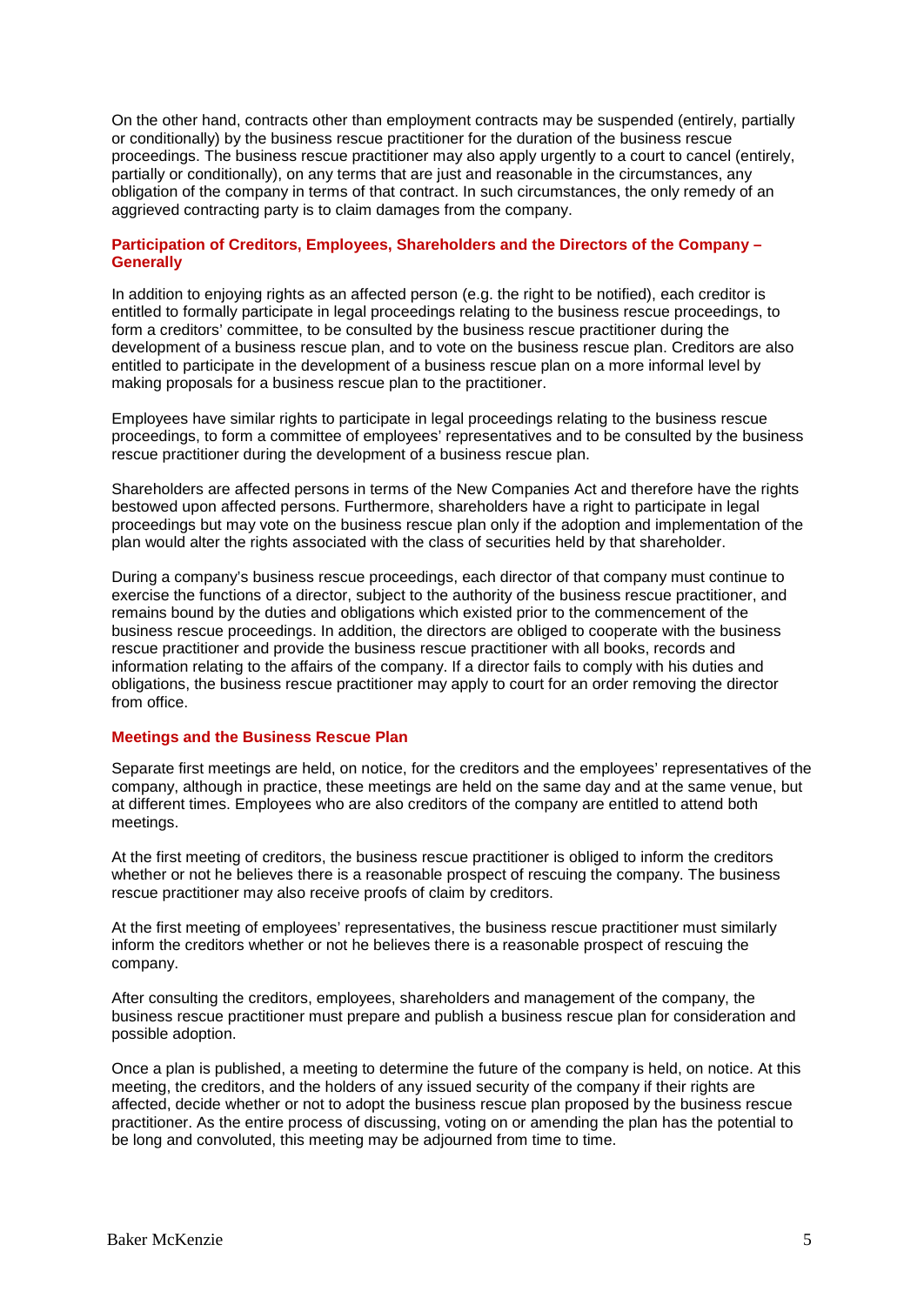If the business rescue plan is approved at the meeting to determine the future of the company by a majority of the holders of more than 75% of the creditors' voting interests present at the meeting and the votes in support of the proposed plan include at least 50% of the independent creditors' voting interests present at the meeting, then the plan is binding on all the creditors, regardless of whether or not they were present at the meeting or how they voted.

If the business rescue plan is rejected, the business rescue practitioner may either seek a vote of approval from the holders of the voting interests to prepare and publish a revised plan, or advise the meeting that the company will apply to court to set aside the result of the vote on the grounds that it is inappropriate.

#### **Termination of Business Rescue Proceedings**

The business rescue procedure provided for is designed to last for a very brief period of only three months. Business rescue proceedings can then be terminated in the following ways:

- When the court sets aside the resolution or order commencing the proceedings;
- When the court converts the business rescue proceedings into liquidation proceedings;
- When the business rescue practitioner files a notice of the termination of business rescue proceedings;
- When a business rescue plan has been proposed and rejected and no affected person takes steps to extend the proceedings; or
- When a business rescue plan has been proposed and adopted and the business rescue practitioner files a notice of substantial implementation of that plan.

#### **Winding-up**

As stated earlier, the law regulating the winding-up of companies (both public and private) is contained mainly in the Old Companies Act which, pursuant to the provisions of item 9 of Schedule 5 of the New Companies Act, remains in force under the new company law regime, as read with the laws relating to insolvency insofar as they find application. It must be remembered, however, that only companies that are "insolvent" may be wound up in terms of the provisions of the Old Companies Act, whereas "solvent" companies must be wound up in terms of the New Companies Act.

A company may be wound up in two ways: by the court or voluntarily.

#### **Procedure − Voluntary Winding-up**

A company (other than an external company) may be wound up voluntarily if it has adopted a special resolution and that resolution has been registered by the Registrar. The special resolution will state whether the winding-up is a members' voluntary winding-up or a creditors' voluntary winding-up.

A members' voluntary winding-up may only be initiated if the company is able to pay its debts in full and is resorted to in circumstances where, for example, the purpose for which the company was formed has been fulfilled or the members responsible for running the company are no longer on amicable terms. As the company is "solvent", the provisions of the New Companies Act apply.

Conversely, a creditors' voluntary winding-up may be resorted to in circumstances where a company is unable to pay its debts. The procedure resembles that of a compulsory winding-up in that meetings of creditors are held and the liquidator is subject to the directions of the creditors who have proved claims. The directors must prepare a statement of the company's affairs and lay it before the meeting convened to pass the resolution.

#### **Procedure − Compulsory Winding-up**

Winding-up by the court (sometimes called compulsory winding-up) is initiated by an application to the High Court, accompanied by an affidavit, usually brought by a creditor. The company itself, one or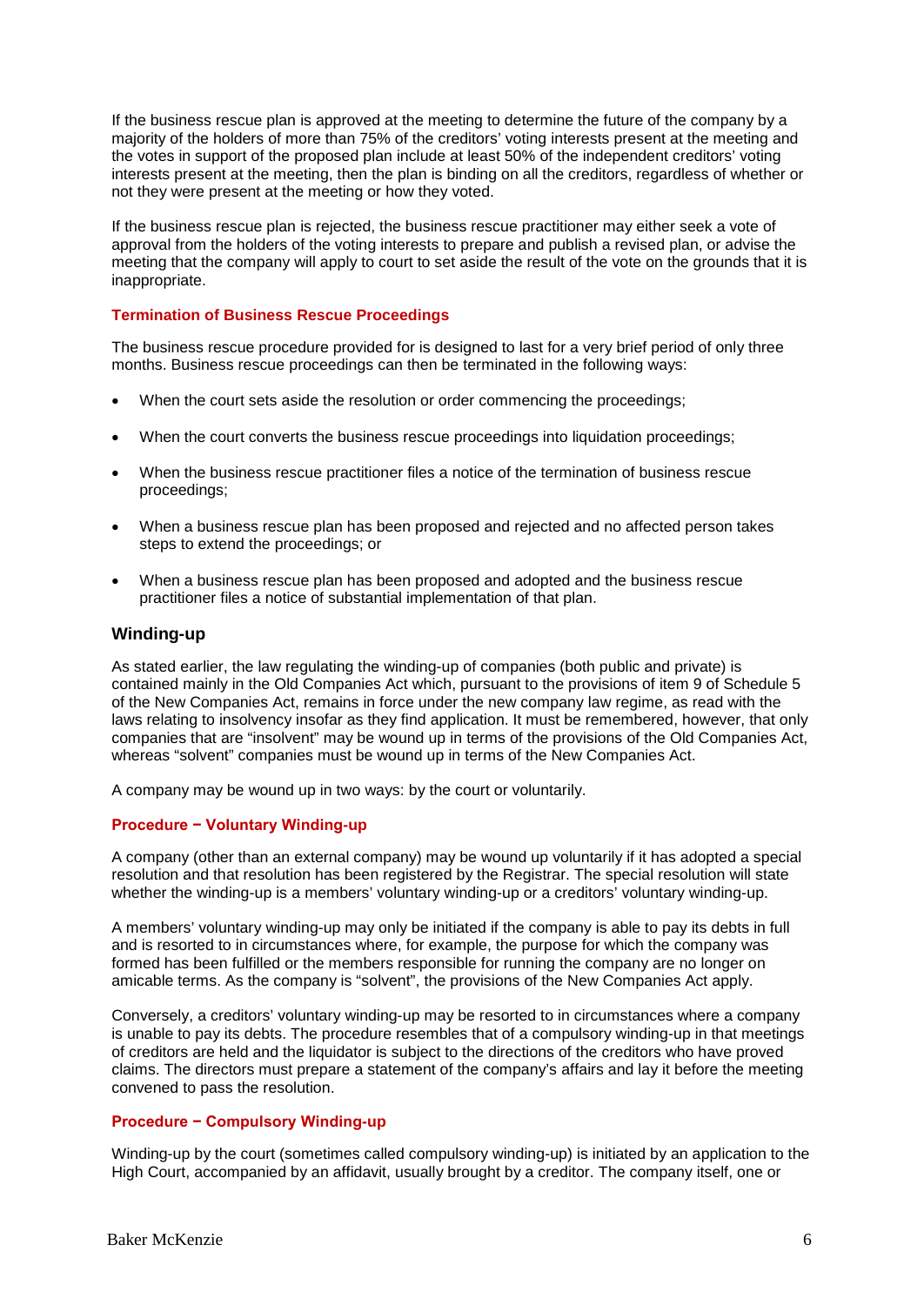more of its members and the Master of the High Court all also have the requisite *locus standi* to bring such an application, however.

Prior to bringing the application, the applicant must give sufficient security for the payment of all fees and charges necessary for the prosecution of all winding-up proceedings and of all costs of administering the company in liquidation until a provisional liquidator has been appointed or, if none is appointed, of all fees and charges necessary for the discharge of the company from the winding-up.

The applicant is also required to serve a copy of the application on the Master, who may report to the court any facts which may justify postponing or dismissing the application. Furthermore, the applicant must furnish a copy of the application to every registered trade union that represents any of the company's employees, the employees themselves, the South African Revenue Service and the company itself (unless the application is made by the company or the court dispenses with the requirement in the interests of the company or creditors thereof).

The court may grant or dismiss any application for winding-up; adjourn the hearing, conditionally or unconditionally; or make any interim order or any other order it may deem just. In practice, the court usually makes a provisional winding-up order (provided the applicant has made out a *prima facie*  case), and issues a *rule nisi* calling on all interested parties to show cause on the return date why the court should not make the order final.

#### **Consequences of Winding-up**

Winding-up establishes a creditors' *concursus* which is aimed at ensuring that the company's property is collected and distributed among creditors in the prescribed order of preference. The company does not lose its corporate identity or title to its assets, but from the commencement of the winding-up, the powers of the directors cease and the directors are discharged (in a voluntary winding-up, however, the liquidator, creditors or members may sanction a continuance of directors' powers), the company's property is deemed to be in the custody and under the control of the Master until a provisional liquidator has been appointed and assumes office, and the company may not continue with its business, except insofar as it may be necessary for its beneficial winding-up.

In amplification of the above, after the winding-up of a company has commenced, any transfer of shares of the company without the liquidator's permission is void, and if the company is unable to pay its debts, every disposition of its property (including rights of action) not sanctioned by the court is similarly void. Furthermore, no set-off can take place unless mutuality of the respective claims existed at the time of the winding-up.

Furthermore, all civil proceedings, including judgments, by or against the company are suspended from the time the winding-up order is made or a special resolution for the voluntary winding-up is registered until the appointment of a liquidator or liquidators, as the case may be, by the Master.

#### **Meetings and Proofs of Claim**

Following the granting of a winding-up order, be it voluntary or a compulsory winding-up, at least two creditors' meetings must be held. The purposes of the meetings are to allow creditors to consider the company's statement of affairs, prove claims and, in the case of the first meeting, nominate a liquidator as well as provide him with suitable directions and authority on dealing with assets, claims against the estate and related matters. The directors and officers of the company are obliged to attend these meetings.

In regard to the proof of claims, section 366(2) of the Old Companies Act provides that the Master of the High Court may fix a time or times within which creditors of the company are to prove their claims or otherwise be excluded from the benefit of any distribution under any account lodged with the Master before those claims are proved. Usually, claims will be proven at either the first or second meeting of creditors, on a date as provided for by the liquidator.

A members' meeting must be held in a winding-up by the court and in a creditors' voluntary windingup. The purpose of this meeting is to allow the members to consider the company's statement of affairs and nominate a liquidator; however, if these issues were dealt with at the time the resolution commencing winding-up was taken, this meeting may be dispensed with.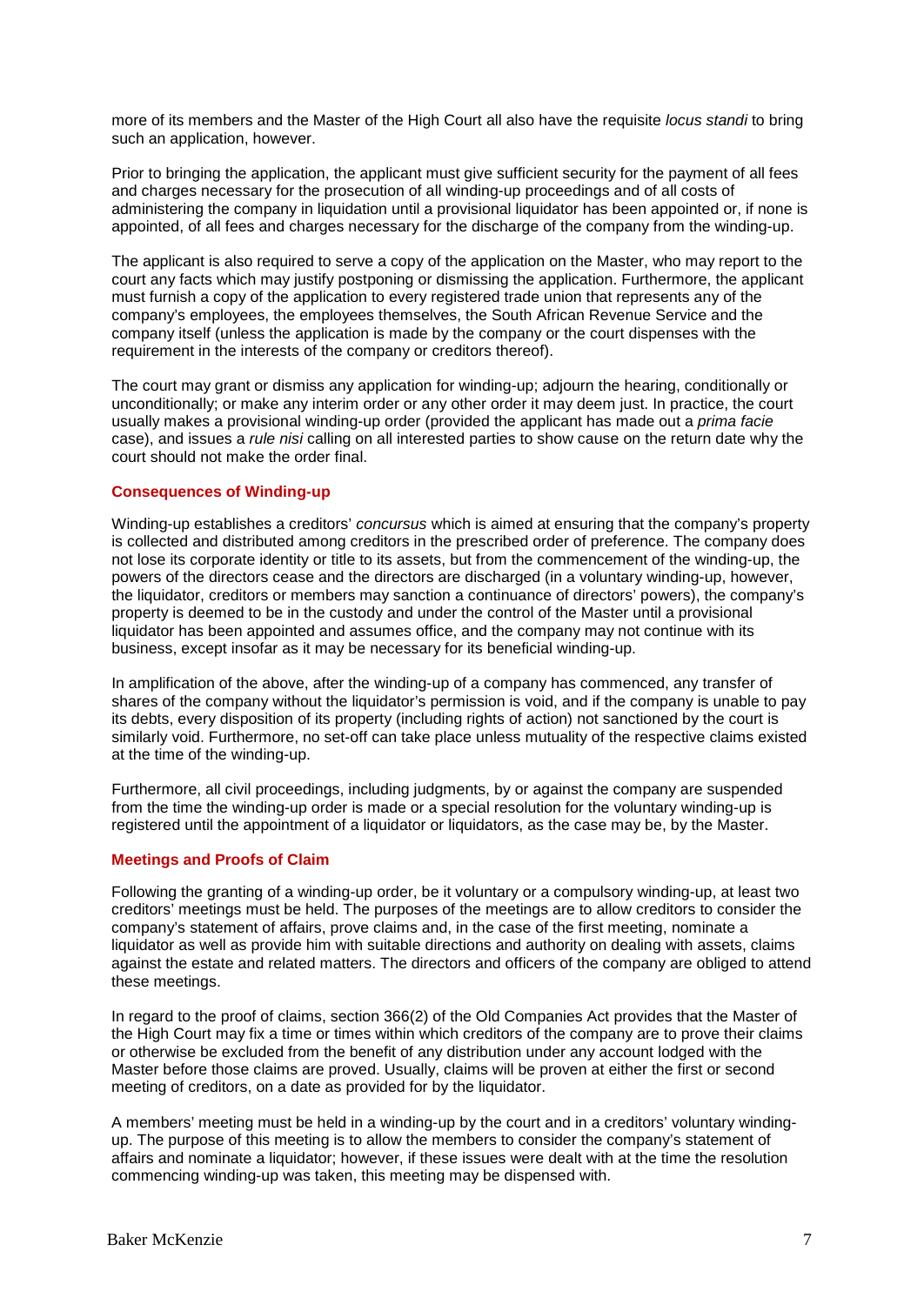#### **Liquidation and Distribution Account and Distribution of Assets**

The liquidator's primary duty is to take possession of all the movable and immovable property of the company, realise this property in the prescribed manner, apply the proceeds towards payment of the costs of the winding-up and the claims of creditors, and distribute the balance among the members. The liquidator stands in a fiduciary relationship to the company, to the body of its members as a whole, and to the body of its creditors as a whole.

Within six months of his appointment, a liquidator must prepare and lodge with the Master a liquidation and distribution account or, if necessary, a liquidation and contribution account that details all assets of and claims against the company. Once the account has been confirmed, the liquidator must distribute the estate or collect contributions in accordance with the account. Any assets remaining after payment of costs and creditors must be distributed among the members according to their rights and interests in the company.

#### **Clawback and Recovery**

In addition to being vested with the property of the company, the liquidator has the means of recovering certain property alienated by the company before its winding-up. The liquidator may ask the court to set aside certain dispositions made by the company before the winding-up.

As set out above, the laws of personal insolvency apply in the winding-up of a company unable to pay its debts, through express incorporation in the Old Companies Act, in respect of any matter not specifically provided for in the Old Companies Act. In particular, the Old Companies Act provides that a disposition made by a company of its property which, if made by an individual could be set aside in the event of his insolvency, may be set aside in the event of the company being wound up and unable to pay all its debts. The circumstances in which dispositions may be set aside are therefore contained in the Insolvency Act or common law, as the case may be, and are each discussed in turn below.

#### **Dispositions Made Not for Value**

In terms of section 26(1) of the Insolvency Act, as read with the Old Companies Act, a disposition made not for value can be set aside by the liquidator if he can prove that:

- The company made the disposition;
- The disposition was made no more than two years prior to liquidation (unless the liquidator can also prove that immediately after the disposition was made, the liabilities of the company exceeded its assets);
- At the time when, or immediately after, the disposition was made, the company's liabilities exceeded its assets; and
- No value was received for the disposition.

It is not necessary to establish whether or not the company intended to prejudice creditors by making the disposition, as the object of this provision is simply to prevent a company on the brink of liquidation from impoverishing its estate by giving away assets without receiving any appreciable advantage in return.

#### **Disposition Which Prefers One Creditor above Another: Voidable Preference**

Section 29(1) of the Insolvency Act, as read with the Old Companies Act, provides that a court may set aside a disposition made by the company not more than six months before the liquidation proceedings commenced, if;

- The disposition had the effect of preferring one of the company's creditors above another; and
- Immediately after the disposition was made, the liabilities of the company exceeded the value of its assets.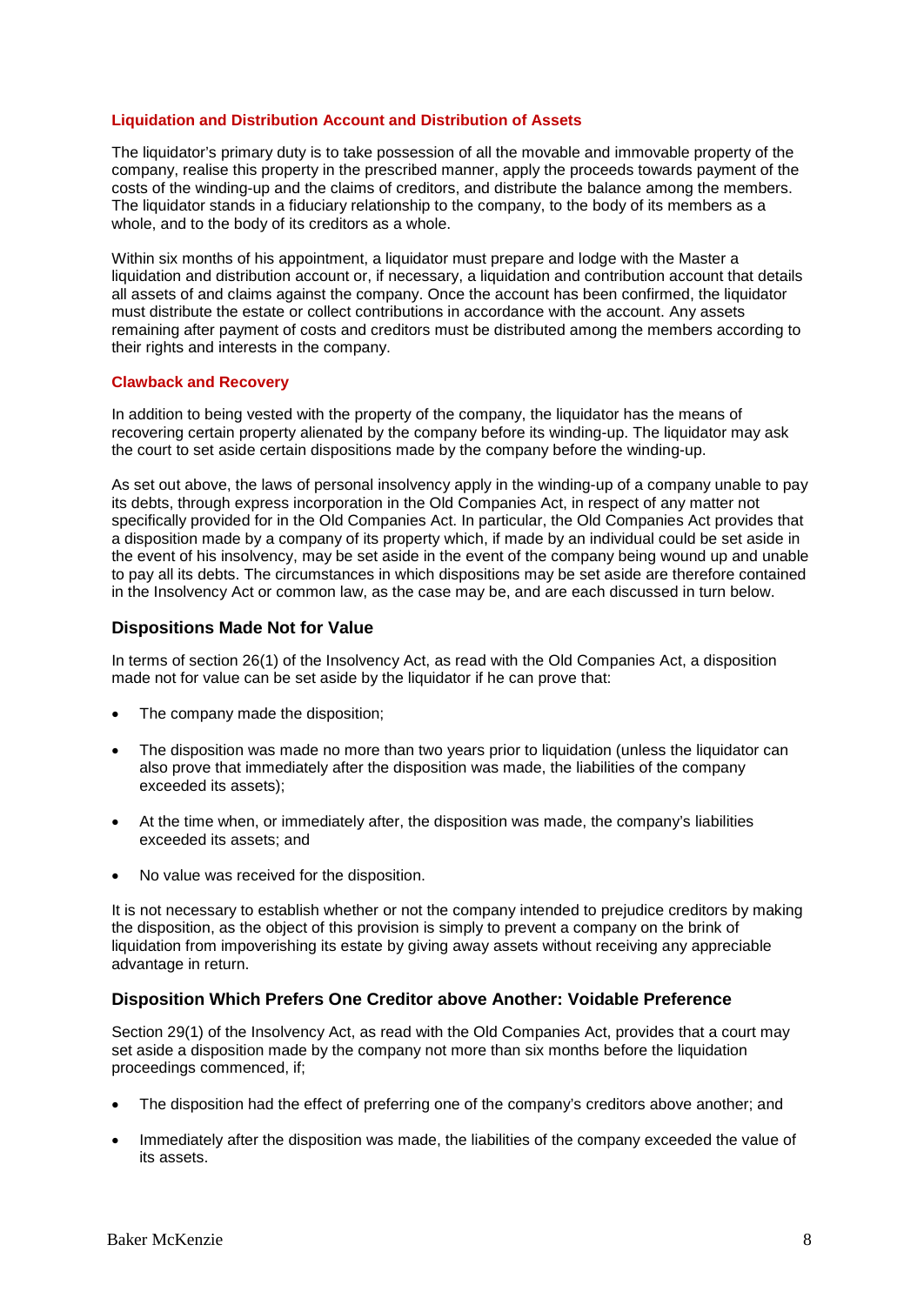The rationale behind this provision is that a company ought not to favour certain of its creditors prior to liquidation to the general prejudice of the creditors' *concursus*.

The disposition does not have to be made directly to the creditor. It is required that payment must merely have had the effect of preferring the creditor, as would, for example a payment made to a creditor of a creditor.

The test for whether or not a creditor has been preferred is whether the proper distribution of assets as envisaged by the Act has been compromised and a creditor has benefited more or been paid earlier than would have been the case if he had been paid a dividend in due course.

It should be noted that there is a proviso in section 29(1) that the court cannot set aside a disposition if the person in whose favour it was made proves that it was made in the ordinary course of business and that it was not intended to prefer one creditor above another. A thorough exposition of the proviso in section 29(1) is not relevant for present purposes save to say that a disposition in the ordinary course of business requires an objective enquiry regarding whether the disposition was one which would normally be entered into between solvent business persons. Furthermore, a company will not be held to have intended to prefer if it is established that, when the disposition made, liquidation was not contemplated or expected.

#### **Disposition Intended to Prefer One Creditor: Undue Preference**

Section 30 of the Insolvency Act, as read with the Old Companies Act provides that a court may set aside a disposition that was made:

- By the company at any time before the liquidation;
- With the intention of preferring one creditor above the others; and
- When the company's liabilities exceeded its assets.

This is a powerful provision, and there is no defence available to the person benefitted by the disposition.

The test for determining whether the company had the intention to prefer is whether the primary intention in making the disposition was to disturb the proper distribution of the company's assets on insolvency.

#### **Personal Liability of Directors and Officers**

Chapter XIV of the Old Companies Act, and in particular section 425 thereof as read with the Insolvency Act, provides for a number of criminal sanctions to be placed on non-compliant directors and officers. In light of the repeal of certain provisions of the Old Companies Act, the personal liability of directors is governed by the Old Companies Act, the New Companies Act and Insolvency Act.

#### **Failure to Make or Lodge Statement of Affairs**

Section 363(8) of the Old Companies Act provides that a failure to make or lodge a statement of affairs is an offence, carrying the sanction of a fine, imprisonment for a period not exceeding 12 months, or both.

#### **Making a False Statement in Statement of Affairs**

Section 214(1)(a) of the New Companies Act makes it an offence for that a person, with a fraudulent purpose, to knowingly provide false or misleading information in any circumstances in which the New Companies Act requires the person to provide information or give notice to another person. The penalty for such an offence is a fine, imprisonment for a period not exceeding 10 years, or both.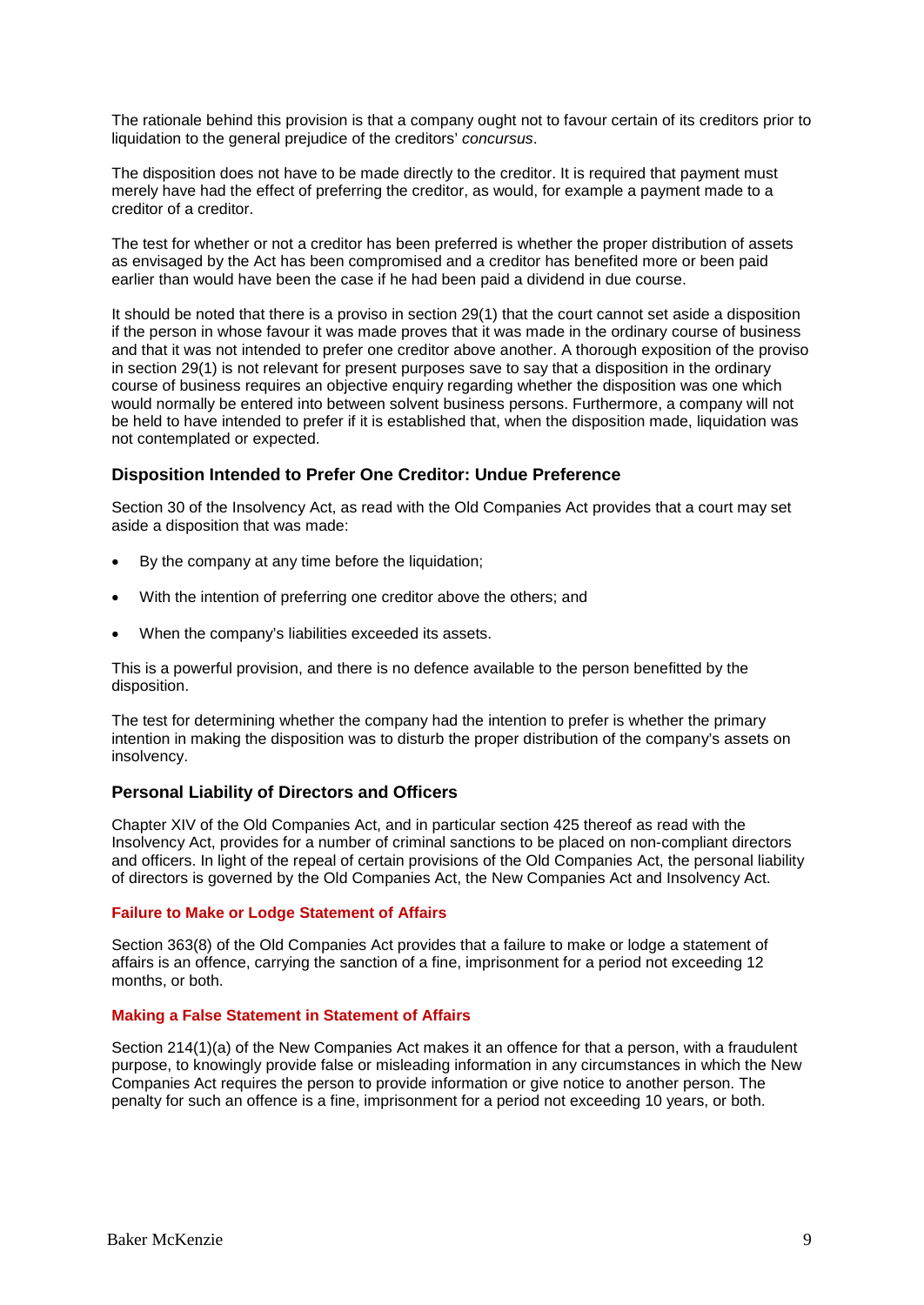#### **Giving False Evidence under Interrogation**

A person who wilfully makes a false statement while being interrogated on oath at a meeting of creditors commits an offence, carrying the penalty provided by law for the crime of perjury, if such statement is relative to the subject on which the person is interrogated and he knows of the falsity of the statement or does not know or believe it to be true (section 139(2) of the Insolvency Act).

#### **Concealment or Destruction of Books or Other Documents**

Section 132(a) of the Insolvency Act, read with section 339 of the Old Companies Act, makes it an offence for a person to conceal or destroy the books or assets of the company or allow another person to do so. The sanction for such conduct is three years' imprisonment if it is found that the person had no intention to defraud. Furthermore, if a person is a party to the falsification of any accounting records of a company, irrespective of the intention of such person, the penalty is a fine, imprisonment for a period of 10 years, or both.

#### **Failure to Notify Change of Address**

A director or secretary of a company who changes his residential or postal address after the commencement of the winding-up of the company, but before the liquidator's final account, and does not notify the liquidator of the new address within 14 days, is liable for a fine, imprisonment for a period not exceeding six months, or both.

#### **Offences in Relation to Examinations in Terms of Section 417 of the Old Companies Act**

If a person is summoned, by a commissioner who is not a magistrate, to attend a commission of enquiry, failure to do so without sufficient cause is an offence. Where a person is summoned by the Master, in addition to the above which is an offence, each of the following acts also constitutes an offence: failure to remain in attendance without sufficient cause; refusal to be sworn or to affirm as a witness; failure to answer, without sufficient cause, fully and satisfactorily any question lawfully put to him; and failure, without sufficient cause, to produce books or papers in his custody or under his control which he was required to produce. The penalty for these offences is a fine, imprisonment for a period not exceeding 12 months, or both.

#### **Participation in Reckless or Fraudulent Conduct of Company's Business**

Section 424(1) of the Old Companies Act provides that any person who was, prior to liquidation, knowingly a party to the carrying on of business of the company recklessly, or with intent to defraud creditors of the company or creditors of any other person, or for any fraudulent purpose, shall be personally responsible, without any limitation of liability, for all or any of the debts or other liabilities of the company as the court may direct. In order to establish liability in terms of section 424, the relevant person must be guilty of intentional deceit or of reckless conduct. Reckless conduct may consist of blameworthy conduct characterised by a failure to take due care in managing the company which is detrimental to the company and others and exhibits a high degree of disregard for the standards observed by honest and diligent men of affairs. It may also be demonstrated by a similarly uncaring and careless failure to attend to the company's business, or to prevent foreseeable harm from being caused, by failing to take reasonable preventative measures against such eventualities. An offence carries the sanction of a fine, imprisonment for a period not exceeding 12 months, or both.

Section 22(1) of the New Companies Acts introduced a wider prohibition than that of section 424 of the Old Companies Act insofar as it prohibits a company from carrying on business recklessly, with gross negligence, with intent to defraud any person or for any fraudulent purposes. Section 22(2) of the New Companies Act then introduces a novel concept aimed at deterring the trading by a company in contravention of section 22(1) or in a situation where it is commercially insolvent, i.e. where it is experiencing cash flow difficulties to the extent that it is unable to pay its debts as and when they fall due. The subsection mandates the Companies Commission to issue a notice to the company to provide reasons why it should be permitted to carry on business or trade.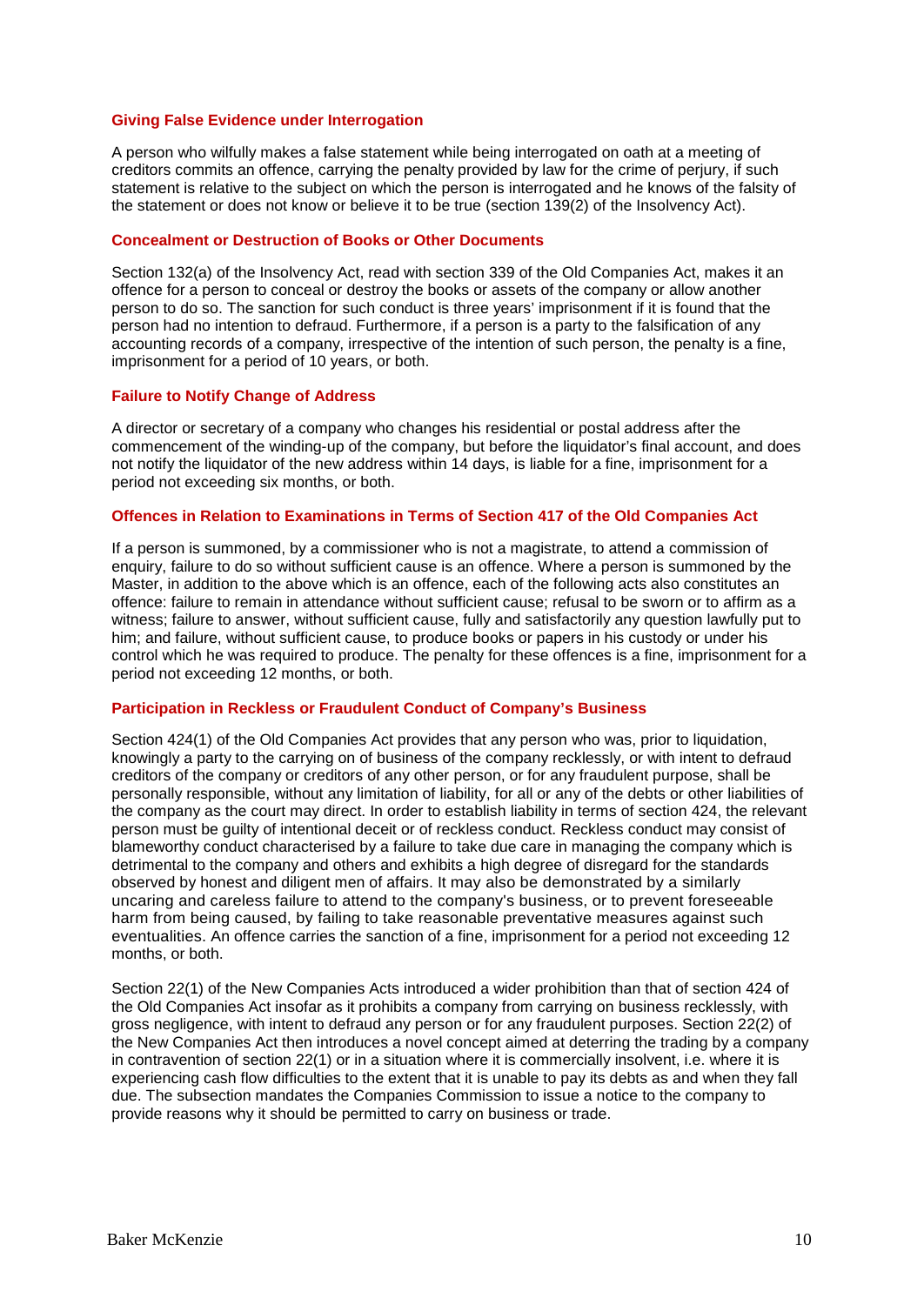## **Cross-Border Insolvency**

Cross-border insolvency deals with a sequestration or a winding-up insolvency which affects property or debts in a jurisdiction other than the one in which the relevant court order is granted. Therefore, in a cross-border insolvency, the law of insolvency and winding-up intersects with the conflict of laws (private international law). A full exposition of the law relating to cross-border insolvency is beyond the ambit of this Guide. Accordingly, what follows is a brief description of the main problems associated with cross-border insolvency, followed by a brief description of the South African common law of cross-border insolvency and the Cross-Border Insolvency Act.

The main problems presented by cross-border insolvency include the globalisation of international business, limitations on state power, lack of international instruments for dealing with cross-border insolvency law and the conflict between the universalist and territorialist approaches to cross-border insolvency law. Solutions to deal with these problems, amongst others, are outlined in the United Nations Commission on International Trade Law's "Model Law on Cross-Border Insolvency" (1997); however, this Model Law is not a treaty but simply a template which individual states are free to adopt and adapt. South African cross-border insolvency law is presently still governed by common law principles. The legislature has passed a South African version of the Model Law called the Cross-Border Insolvency Act; however, the Act will only come into effect once the Minister of Justice has designated the foreign countries to which it will apply.

#### **South African Common Law of Cross-Border Insolvency**

The common law provides that movable property is governed by the law of the natural person's domicile (*lex domicilii*). On the other hand, immovable property is governed by the law of the place where the immovable property is situated (*lex situs*), regardless of whether the person is an individual or juristic person. In terms of South African law, however, a liquidator of an external company (foreign representative) who seeks to deal with company assets located in South Africa is required to apply for recognition to the High Court of South Africa before dealing with those assets, regardless of whether the assets are movable, immovable or incorporeal.

The South African courts apply the principles of comity, convenience and equity in exercising their discretion to recognise the liquidator (foreign representative), as recognition allows him to rely on domestic South African law in carrying out his duties.

An external company registered as such in South Africa may be wound up as though independent of its related foreign company and *vice versa*. It is therefore possible that the company may be subject to simultaneous, concurrent winding-up processes; however, the discontinuation of foreign winding-up proceedings does not in itself affect the South African process as the respective liquidators deal independently with the assets and liabilities of the company in the various countries.

#### **Cross-Border Insolvency Act**

The Cross-Border Insolvency Act includes chapters on fundamental principles, access of foreign representatives and creditors to South African courts, recognition of foreign proceedings and relief, cooperation with foreign courts and foreign representatives, and concurrent proceedings. The purpose of the Cross-Border Insolvency Act is to facilitate cooperation between South African courts and foreign courts in cross-border insolvency matters. This in turn improves legal certainty for trade and investment, promotes good administration to protect creditors and other interested persons, including the debtor, protects assets and maximises their value, protects investment and saves jobs.

The Cross-Border Insolvency Act applies where a foreign court or representative asks a South African court for assistance in foreign proceedings and, conversely, where such help is requested in a foreign court in proceedings under South African law. It also applies where foreign proceedings and South African proceedings run concurrently as regards the same debtor, or where creditors or other interested foreigners ask to begin or take part in South African insolvency proceedings. The Cross-Border Insolvency Act, however, is limited in its operation to certain designated states.

When it comes into force in the international system for cooperation intended by the Model Law, the Cross-Border Insolvency Act will provide a mechanism for foreign representatives to gain access to South African proceedings and *vice versa*. Despite the limitation by designation requirements, the